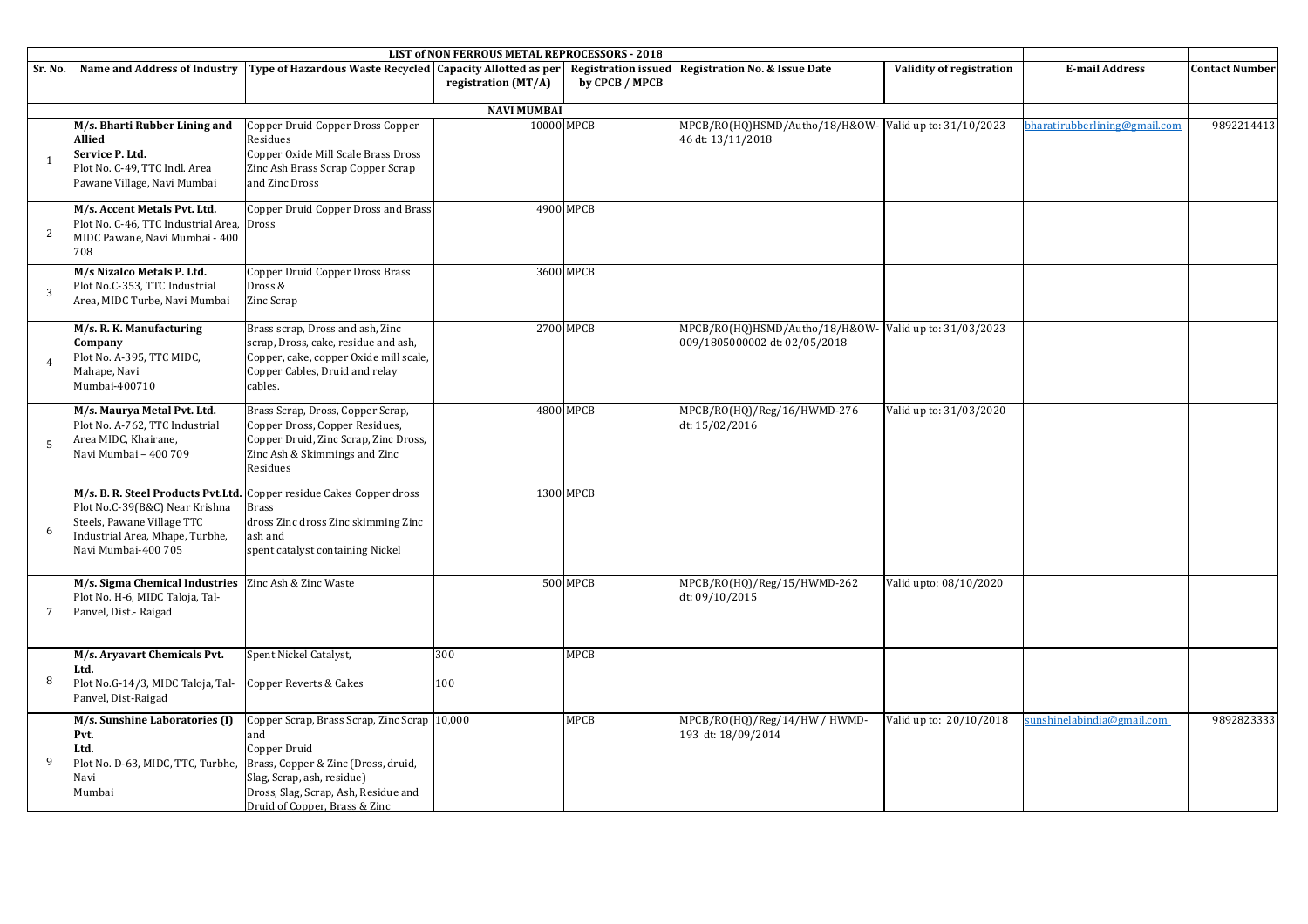| 10 | M/s. Reliable Metal Refinery<br>W-185, TTC, MIDC, Pawane<br>Village,<br>Thane-Belapur Road, Navi<br>Mumbai-400705                   | Brass Scrap & Dross, Zinc Scrap,<br>Dross, Ash,<br>Residue and Skimming and Copper<br>Scrap,<br>Dross, Residue & Druid  |                   | 1800 MPCB       | MPCB/RO(HQ)/HSMD/Auto/19/H&OW- Valid up to: 30/04/2024<br>39<br>dt: 24/07/2019                                              |                                                   | somanathankrp6@gmail.com           | 9022877901 |
|----|-------------------------------------------------------------------------------------------------------------------------------------|-------------------------------------------------------------------------------------------------------------------------|-------------------|-----------------|-----------------------------------------------------------------------------------------------------------------------------|---------------------------------------------------|------------------------------------|------------|
| 11 | M/s. Team Eleven Metchem<br><b>Technology Pvt. Ltd.</b><br>Shed no. W-73(11), MIDC area,<br>Taloja, Tal. Panvel, Dist. Raigad       | Copper Scrap<br>Zinc Ash<br>Spent Ni Catalyst                                                                           | 300<br>1350       | 900 MPCB        | MPCB/RO(HQ)/Reg/17/HW/HWMD-<br>376<br>dt: 18/09/2014                                                                        | Valid up to: 31/05/2022                           |                                    |            |
| 12 | M/s. Zehron Chemicals Pvt. Ltd.<br>Plot No. 64, MIDC Taloja, Tal.<br>Panvel, Dist. Riagd                                            | Zinc Ash / Skimmings / Other Zinc<br>and residued including zinc alloys                                                 |                   | 1200 MPCB       | MPCB/RO(HQ)/HSMD/Auto/19/H&OW-Valid upto: 31/10/2024<br>dt: 15/11/2019                                                      |                                                   | zehronchemicals@gmail.com          | 9920083828 |
|    |                                                                                                                                     |                                                                                                                         | <b>KOLHAPUR</b>   |                 |                                                                                                                             |                                                   |                                    |            |
| 13 | M/s. Rohini Metal Alloys<br>B-56, Kagal Hatkangale Industrial<br>Area<br>Kolhapur, Maharashtra                                      | Copper / Zinc / Brass                                                                                                   |                   | 3500 MPCB       | MPCB/RO(HQ)/HSMD/Auto/19/H&OW- Valid upto: 31/01/2024<br>$61-A$<br>dt: 14/12/2019                                           |                                                   | rohinimetalalloys@gmail.com        | 2312305174 |
| 14 | M/s. J. K. Industries,<br>Plot No. D-3, Gane Khadpoli MIDC,<br>Tal. Chiplun, Dist. Ratnagiri                                        | Zinc Ash,<br>Cooper Dust,<br>Nicke Ash,<br>Magnesium Dust                                                               | 600<br>600<br>600 | 600 MPCB        | MPCB/RO(HQ)/HSMD/Auto/19/H&OW- Valid upto: 31/05/2024<br>dt: 04/06/2019                                                     |                                                   | agdishtandle99@gmail.com           | 8975990934 |
|    |                                                                                                                                     |                                                                                                                         | <b>PUNE</b>       |                 |                                                                                                                             |                                                   |                                    |            |
| 15 | M/s. Astron Engineers (I) Pvt.<br>Ltd.<br>GAT No. 131, Near Lavale Phata,<br>Tal. Mulshi, Dist. Pune                                | Copper Scrap, Brass Scrap, Zinc Scrap<br>and<br>Copper Druid                                                            |                   | 4500 MPCB       | MPCB/RO(HQ)/HSMD/Auto/16/HWMD-Valid upto: 19/01/2022<br>348<br>dt: 20/01/2017                                               |                                                   | astronengineers@yahoo.co.in        | 9922959902 |
| 16 | M/s. Hamirani Metals P. Ltd.<br>10/3/4, Village Kiwale, New<br>Mumbai Bangalore Highway,<br>Kiwale -412 101                         | Copper Druid, Copper Scrap<br>Zinc Scrap & Brass Scrap                                                                  | 3000<br>2160      | <b>MPCB</b>     |                                                                                                                             |                                                   | hamiranimetalspytltd@gmail.co<br>m | 9898930987 |
| 17 | M/s. Monika Metal Corporation<br>S. No. 79, Plot No. B, Opp. Bhairav<br>Nath<br>Temple, Kudulwadi,<br>Chikali, Pune - 412 114       | Copper Dross Copper Druid Copper<br>Residues<br>Copper reverts Copper Cakes Zinc<br>Skimmings Brass Scrap & Brass Dross |                   | 2400 MPCB       |                                                                                                                             |                                                   | nmchwr@yahoo.co.in                 | 2027490630 |
| 18 | M/s. HSR Enterprises<br>GAT No. 799, Pawar Vasti, Vishnu<br>Nagar,<br>Near Kohinoor Weigh Bridge,<br>Chikali,<br>Dist. Pune- 412114 | Copper Scrap, Copper Druid, Jelly<br>filed Copper cables and Brass Scrap                                                |                   | 1000 MPCB       | MPCB/RO(HQ)/HSMD/Autho/17/H&OQ-Valid upto: 30/04/2022<br>371<br>dt: 25/05/2017                                              |                                                   | srenterprises@rediffmail.com       | 9823038022 |
| 19 | M/s. Bharat Industries<br>Plot No. 46, Phase-II Ramtekadi<br>Industrial<br>Estate, Hadapsar, Pune-411013                            | Brass Scrap & Copper Scrap                                                                                              |                   | <b>500 MPCB</b> | MPCB/RO(HQ)/Reg/12/HWMD-58<br>dt: 03/08/2012<br>MPCB/RO(HQ)/Reg/13/HWMD-82<br>dt: 08/01/2013<br>MPCB/RO(HQ)/Reg/14/HW/HWMD- | Valid upto: 02/08/2013<br>Valid up to: 24/02/2019 |                                    |            |
| 20 | M/s. Variety Metals Pvt. Ltd.<br>Plot No. 21/22, Block D-1, MIDC,<br>Chinchwad, Pune - 411 019                                      | Brass Scrap, Copper Scrap, Waste<br>Copper,<br>Copper alloys & Zinc Scrap                                               |                   | 980 MPCB        | MPCB/RO(HQ)/HSMD/Auto/16/HWMD-Valid upto: 28/02/2022<br>400<br>dt: 07/12/2017                                               |                                                   | rbjain@varietymetals.net           | 2056113152 |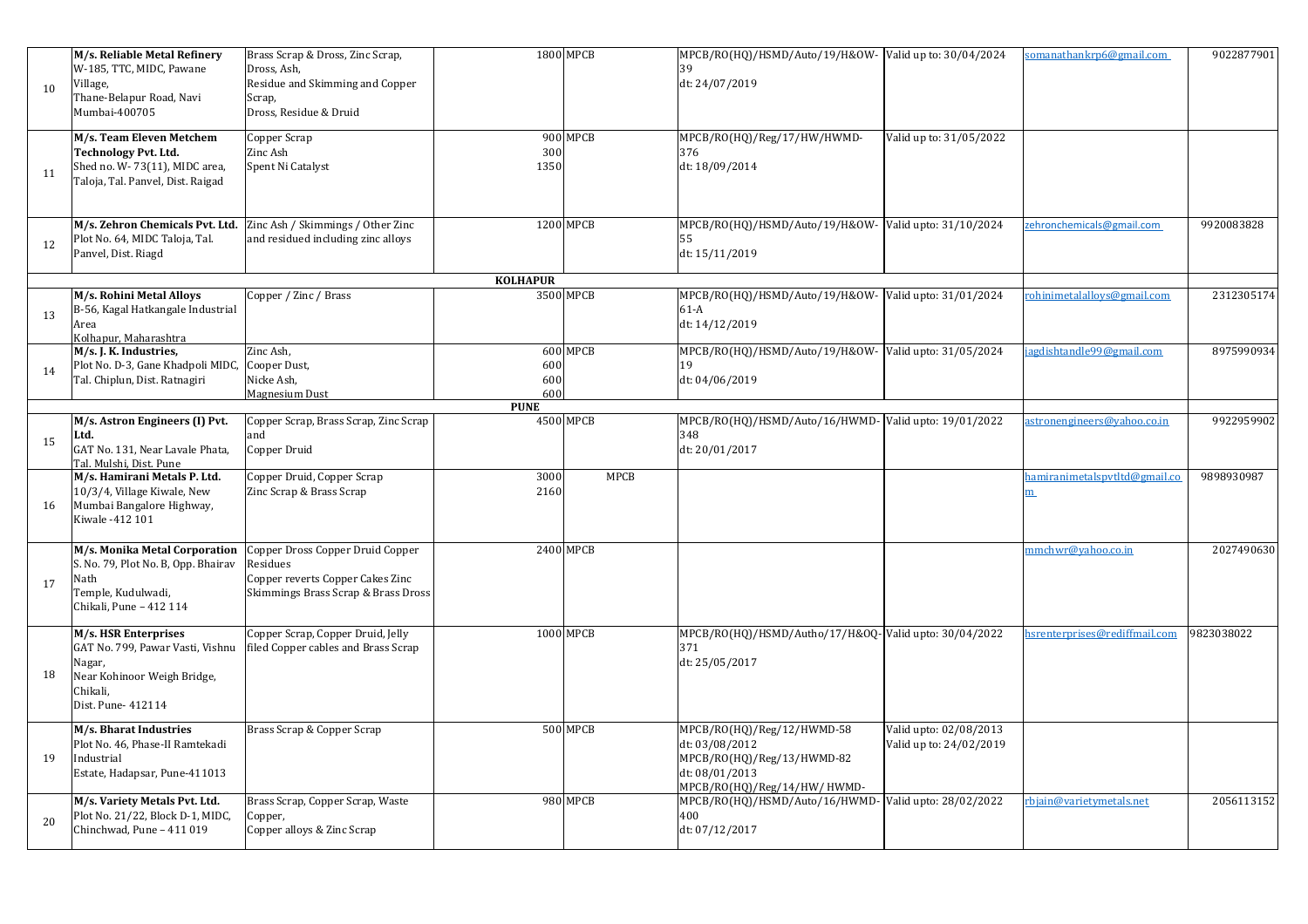| 21 | M/s. Kushal Metal Pvt. Ltd.<br>Gat No. 245,246,247, 249 /2, Plot<br>No. 5,6, Kharbwadi, Chakan, Pune- druids<br>410501     | Waste Copper, copper scrap, dross,<br>copper cables, Zinc scrap, brass scrap,                                                                                                                                                                                                               |              | 2400 MPCB | MPCB/RO(HQ)/Reg/13/HWMD-116<br>dated: 21/10/2103                                    | Valid up to: 20/10/2014 |                                          |            |
|----|----------------------------------------------------------------------------------------------------------------------------|---------------------------------------------------------------------------------------------------------------------------------------------------------------------------------------------------------------------------------------------------------------------------------------------|--------------|-----------|-------------------------------------------------------------------------------------|-------------------------|------------------------------------------|------------|
| 22 | M/s. Laxmi Foundry<br>S. No. 10, H.No:2/1, 2/2, Kharadi,<br>Tal. Haveli, Pune                                              | Copper Scrap Waste                                                                                                                                                                                                                                                                          |              | 360 MPCB  | MPCB/RO(HQ)/Reg/16/HW/HWMD-<br>302<br>dt: 07/04/2016                                | Valid up to: 06/04/2021 |                                          |            |
| 23 | M/s. Trimurti Chemicals<br>Plot no: A-37, MIDC Tembhurni<br>Tal: Madha Dist: Solapur                                       | Zinc Ash, Copper Ash, Brass Ash and<br>Spent Nickel Catalyst                                                                                                                                                                                                                                |              | 720 MPCB  | MPCB/RO(HQ)/Reg/16/HW / HWMD-<br>274<br>dt: 11/02/2016                              | Valid up to: 10/02/2021 |                                          |            |
| 24 | M/s. Makaney Metals<br>G. No. 1259 Sanaswadi Tal. Shirur<br>Dist. Pune                                                     | Copper alloy, Bronze alloy, copper<br>cables, copper dross, aluminium<br>alloy, tin alloy, tin dross, tin scrap                                                                                                                                                                             |              | 5000 MPCB | MPCB/RO(HQ)/Reg/16/HWMD-275<br>dt: 11/02/2016                                       | Valid Up to: 10/02/2021 | makaneymetals@hotmail.com                | 9821890070 |
| 25 | M/s. High-Tech Recycling Pvt.<br>Ltd.<br>Gut No. 42, Plot No. 657, A/p.<br>Bhukum, Tal. Mulshi, Dist. Pune                 | Copper Druid, Copper Wire                                                                                                                                                                                                                                                                   |              | 650 MPCB  | MPCB/RO(HQ)/Reg/16/E-waste/HWMD-Valid up to: 31/05/2020<br>288(A)<br>dt: 18/02/2016 |                         |                                          |            |
| 26 | M/s. Pranam Enterprises,<br>S. No. 286/1/6, Next to Bodhe<br>Warehouse, Village Vavli, Devachi,<br>Tal. Haveli, Dist. Pune | Insulated Copper Wire, Jelly filled<br>copper cable                                                                                                                                                                                                                                         |              | 2100 MPCB | MPCB/RO(HQ)/HSMD/Auto/19/H&OW-Valid upto: 31/05/2022<br>dt: 28/11/2019              |                         | pranamenterprises@yahoo.co.in 9850333853 |            |
| 27 | M/s. Gold Star Alloys,<br>Plot No. 276, Sec-7, PCNTDA,<br>Bhosari, Dist. Pune 411026                                       | Zinc Dross, Scrap<br>Aluminium Dross, Scrap                                                                                                                                                                                                                                                 | 1200         | 2400 MPCB | MPCB/RO(HQ)/HSMD/Auto/17/HWMD-Valid up to: 31/07/2022<br>381<br>dt: 25/07/2017      |                         | goldstar.alloys@gmail.com                | 9822401637 |
| 28 | M/s. Sultan Disposal Stores,<br>S. No. 28/2/A/B, Undri, Opp. R<br>Point, Pune Saswad Road, Tal.<br>Haveli, Dist. Pune      | Copper Cables, Copper Scrap, Copper<br>Druid, Copper Dross, Copper Residue                                                                                                                                                                                                                  |              | 200 MPCB  | MPCB/RO(HQ)/HSMD/Auto/19/H&OW- Valid up to: 31/10/2024<br>dt: 20/11/2019            |                         | sultandisposalstores@gmail.com           | 9822082794 |
|    |                                                                                                                            |                                                                                                                                                                                                                                                                                             | <b>THANE</b> |           |                                                                                     |                         |                                          |            |
| 29 | M/s. J.K. Corporation<br>Gali No. 9 & 10, Walia Indl. Area,<br>Village Sativali, Vasai(E), Dist.<br>Thane-401 208          | Zinc Ash Zinc Residues & Zinc Scrap                                                                                                                                                                                                                                                         |              | 2700 MPCB |                                                                                     |                         |                                          |            |
| 30 | M/s. Metal Care Alloys Pvt. Ltd.<br>Plot No. 36, 37, Angaon Industrial<br>Area, Tal. Talasari, Dist. Palghar               | Scrap, Dross and Skimming of Brass<br>Copper, Zinc and copper Drid Copper<br>Oxide mill scale copper everst, copper<br>cokes and residue                                                                                                                                                    | 10800 MPCB   |           | MPCB/RO(HQ)/HSMD/Auto/16/HWMD-Valid upto: 30/04/2022<br>365<br>dt: 18/05/2017       |                         | works@metalcare.co.in                    | 7410000701 |
| 31 | M/s. Arihant Chemical Company Zinc dust / Dross, Zinc Ash, Zinc<br>Dist. Palgahar                                          | Plot No. S-29, MIDc Tarapur, Tal. & hydroxide, zinc Tin Waste, Zinc Scrap,<br>Copper Scrap / Dross / Oxide, Epoxy<br>powder containing copper, Spent<br>Catalyst containing copper, ETP<br>Sludge (Metal Hydroxide Sludge) Mill<br>Scale, Nickel Scrap, Spent Catalyst<br>containing Nickel |              | 3730 MPCB | MPCB/RO(HQ)/HSMD/Auto/16/HWMD-Valid upto: 12/01/2022<br>313<br>dt: 18/01/2017       |                         | i.jenil@yahoo.in                         | 9322415722 |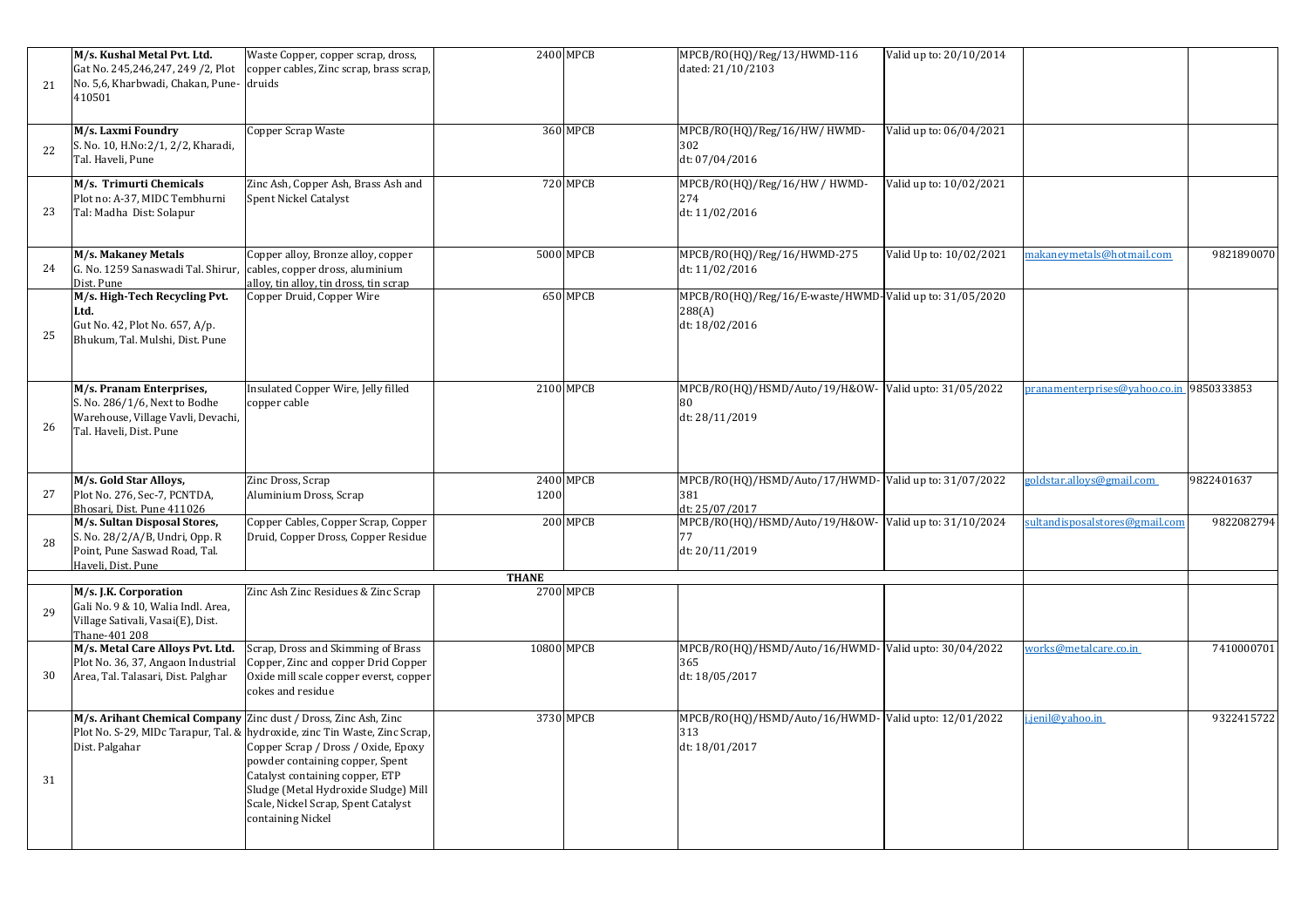| 32 | M/s. Dharmit Recycling<br><b>Industries LLP.</b><br>Plot No. G-44, MIDC Tarapur, Tal.<br>& Dist. Palghar                                                                | Scrap / Dross / Oxides / Ash / Sludge<br>/ Waste & Skimming / Residues of<br>Zinc, Copper, Brass, Nickel, Copper<br>Mill Scale / Druid / Cables & Spent<br>Catalyst containing Nickel, Zinc &<br>Copper |     | 3600 MPCB       | MPCB/RO(HQ)/HSMD/Auto/16/HWMD-Valid upto: 20/10/2021<br>322<br>dt: 26/10/2016  |                          |                              |            |
|----|-------------------------------------------------------------------------------------------------------------------------------------------------------------------------|---------------------------------------------------------------------------------------------------------------------------------------------------------------------------------------------------------|-----|-----------------|--------------------------------------------------------------------------------|--------------------------|------------------------------|------------|
| 33 | M/s. Vijay Chem Industries<br>Survey No. 150 A/2, Saparonde<br>Village, Kondala Road, Dist. Thane                                                                       | Zinc Ash                                                                                                                                                                                                |     | 1250 MPCB       |                                                                                |                          | info@zincchlorideindia.com   | 9987572605 |
| 34 | M/s. Rajkob Industries<br>Plot No. N-41, MIDC Tarapur,<br>Boisar, Dist. Thane - 401 506                                                                                 | Copper Scrap Copper Dross Spent<br>Catalyst<br>containing Copper Copper Oxide Mill<br>Scale<br>Nickel Scrap Spent Catalyst<br>Containing<br>Nickel Zinc Dross and Zinc Scrap                            |     | <b>720 MPCB</b> |                                                                                |                          | rajkobindustries@gmail.com   | 9321610602 |
| 35 | M/s. Vineeth Chemicals<br>Unit No. I, Agarwal Industrial<br>Estate No. 3, Sativali Road,<br>Vasai(E), Dist. Thane                                                       | Spent Nickel Catalyst & Nickel Scrap                                                                                                                                                                    |     | 250 MPCB        | MPCB/RO(HQ)/HSMD/Auto/16/HWMD-Valid up to: 30/04/2022<br>364<br>dt: 18/05/2017 |                          | shetty.vishwanath5@gmail.com | 9823446699 |
| 36 | M/s. Vineeth Precious Catalyst<br>(P) Ltd.<br>9 & 10, Estate No. 3, 15 to 18<br>Building No. 8, Agarwal Udyog<br>Nagar, Sativali Road, Vasai(E),<br>Dist. Thane- 401208 | Spent Nickel Catalyst & Nickel Scrap<br>Copper Scrap and Zinc Scrap                                                                                                                                     | 150 | 250 MPCB        |                                                                                |                          | vineethprecious@gmail.com    | 9823446699 |
| 37 | M/s. R.T.Jain & Co.<br>Plot No.F-1/19, MIDC<br>Tarapur, Boisar, District Thane                                                                                          | Brass scrap, Copper scrap, Copper<br>Slag, Zinc Ash, zinc skimmings                                                                                                                                     |     | 1800 MPCB       | MPCB/RO(HQ)/HSMD/Auto/19/H&OW-Valid up to: 31/10/2024<br>dt: 27/11/2019        |                          | rtjainco@yahoo.in            | 9833114719 |
| 38 | M/s. A.I.C. Chemical Private Ltd.<br>Mohan Mill Compound<br>Kolshet Road, Thane(West)                                                                                   | Brass scrap, copper scrap, copper<br>slag, zinc ash, zinc skimmings                                                                                                                                     |     | 3000 MPCB       | MPCB/RO(HQ)/Reg/14/HWMD-201<br>dt: 20/12/2014                                  | Valid up to: 19/12/2019  |                              |            |
| 39 | M/s. Mardia Tubes Ltd.<br>Plot No. J-56, MIDC, Tarapur,<br>Tal. Palghar, Dist. Thane                                                                                    | Copper Scrap, Brass Scrap, Zinc Scrap,<br>Copper Dross, Brass Dross, Zinc<br>Dross, Zinc<br>Ash & Skimming                                                                                              |     | 2900 MPCB       | MPCB/RO(HQ)/Reg/11/HWMD-29<br>dt: 30/07/2011                                   | Valid upto: 29/07/2016   |                              |            |
| 40 | M/s. Salema Chemicals Pvt. Ltd.<br>Plot No: T-10, MIDC Tarapur, Dist:<br>Thane                                                                                          | Zinc Waste/Scrap/Zinc Dross                                                                                                                                                                             |     | <b>720 MPCB</b> | MPCB/RO(HQ)/Reg/14/HWMD-206<br>dt: 20/12/2014                                  | Valid up to: 19/12/2019  | salema1@rediffmail.com       | 2266941181 |
| 41 | M/s. Karan Metals<br>Plot No: S-6, MIDC<br>Tarapur, Dist: Thane                                                                                                         | Zinc ash skimming, Zinc Dross, Zinc<br>Scrap, Copper dross, Copper Mill<br>Scale, Brass Dross and Brass scrap                                                                                           |     | 3000 MPCB       | MPCB/RO(HQ)/Reg/15/HW / HWMD-<br>218 dt: 19/03/2015                            | Valid up to: 18/03/2020  |                              |            |
| 42 | M/s. Indian Metal and<br><b>Chemicals Corporation</b><br>Plot no: T-5, MIDC Tarapur<br>Boisar, Dist: Thane                                                              | Zinc Dross and zinc ash                                                                                                                                                                                 | 480 | MPCB            | MPCB/RO(HQ)/HSMD/Auto/19/H&OW-Valid up to: 30/04/2024<br>38<br>dt: 24/07/2019  |                          | sekhar.indianmetal@gmail.com | 9820140821 |
| 43 | M/s. Balaji Chemicals<br>Plot no: W-159, MIDC Tarapur,<br>Dist: Thane                                                                                                   | Zinc Ash, Copper Ash, Brass Ash and 720<br><b>Spent Nickel Catalyst</b>                                                                                                                                 |     | MPCB            | MPCB/RO(HQ)/Reg/16/HW / HWMD-<br>283 dt: 15/02/2016                            | Valid up to: 14 /02/2021 | Balajichemical159@gmail.com  | 9987698929 |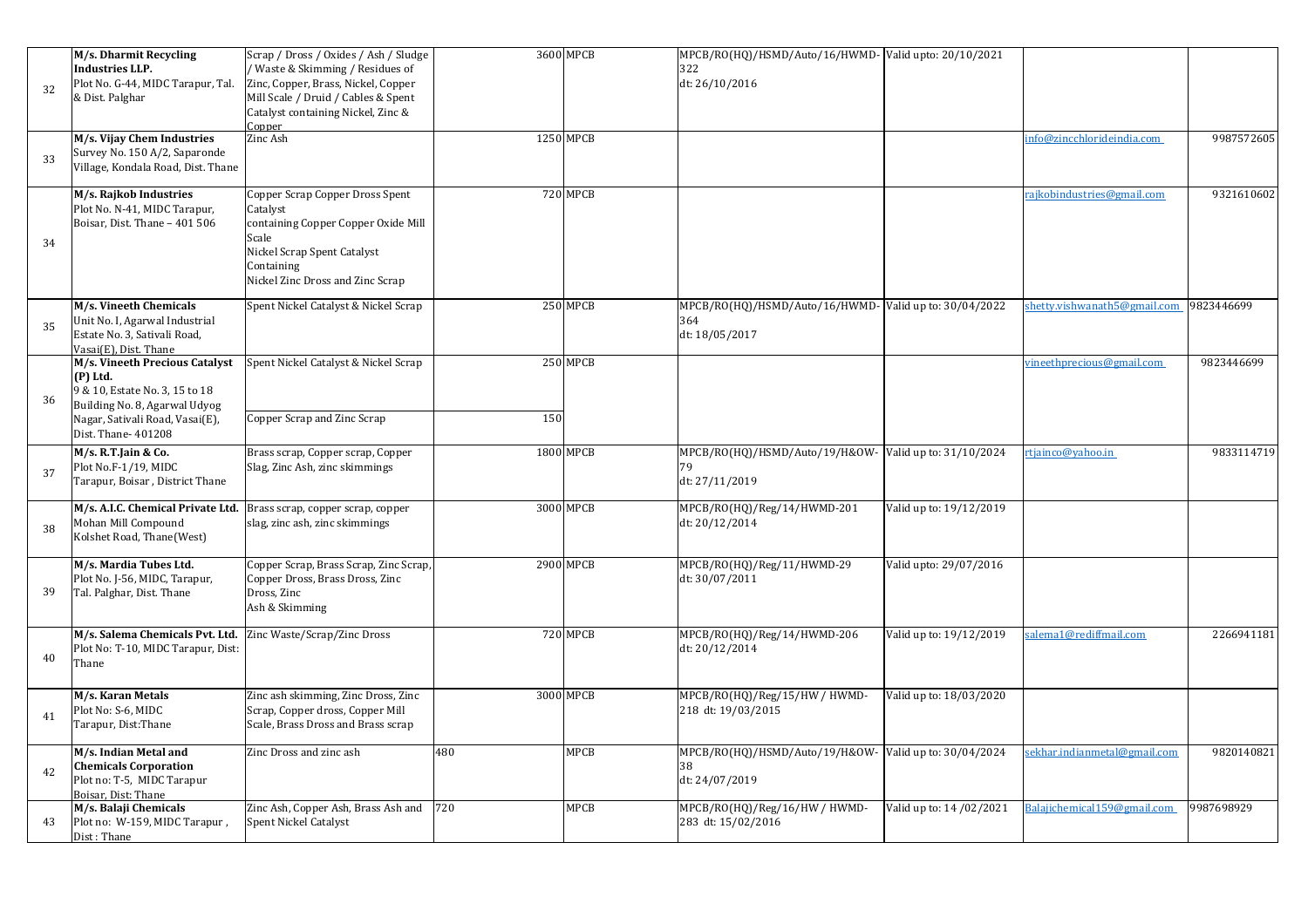| 44 | M/s. C. S. Trading,<br>Plot No. 188, MIDC, Tarapur, Tal.                                                                    | Scrap Nickel                                                                                      | 50            | <b>MPCB</b> | MPCB/RO(HQ)/Reg/14/HW / HWMD-<br>207 dt: 20 / 12/2014                   | Valid up to: 19/12/2015 |                                             |            |
|----|-----------------------------------------------------------------------------------------------------------------------------|---------------------------------------------------------------------------------------------------|---------------|-------------|-------------------------------------------------------------------------|-------------------------|---------------------------------------------|------------|
|    | Palghar, Dist. Thane<br>M/s. Pooja Chemicals                                                                                | Zinc Scrap, Copper Scrap                                                                          | 2100          | <b>MPCB</b> | MPCB/RO(HQ)/Reg/15/HW / HWMD-                                           | Valid up to: 07/07/2021 |                                             |            |
| 45 | Plot No. N-176, MIDC, Tarapur,<br>Tal. & Dist. Palghar<br>M/s. Metallica Industries,                                        | Copper, Brass, Zinc Scrap, Copper and 2220                                                        |               | <b>MPCB</b> | 269<br>dt: 06/04/2017<br>MPCB/RO(HQ)/Reg/15/HW/HWMD-                    | Valid up to: 08/10/2016 |                                             |            |
| 46 | Unit No. 1, Gala No. 17, 18, 19, 25,<br>S. I. E. Vill. Vasai, Thane                                                         | Brass dross                                                                                       |               |             | 259<br>dt: 09/10/2015                                                   |                         |                                             |            |
| 47 | M/s. Uttam Chemicals<br>Plot No. T-87, MIDC Tarapur, Tal.                                                                   | Spent Catalyst, Containing, Nickel,<br>Zinc, Copper, Dross & Zinc Dross                           | 160           | <b>MPCB</b> | MPCB/RO(HQ)/Reg/15/HW/HWMD-<br>263                                      | Valid up to: 11/10/2020 | uttam.chemicals@hotmail.com                 | 9821491594 |
|    | Palghar, Dist. Thane<br>M/s. Indian Scrap Traders                                                                           | Zinc Scrap & Zinc Ash, Brass Scrap,                                                               | 170           | MPCB        | dt: 12/10/2015<br>MPCB/RO(HQ)/HSMD/Auto/17/HWMD-Valid up to: 31/07/2022 |                         | ndianscrapt@gmail.com                       | 9702131236 |
| 48 | Sr. No. 11, Hissa No. 3/A, Ghusiya<br>Market, Vill. Pimpri, Dahisar Mori,<br>Tal. & Dist. Thane                             | Copper Scrap, Copper Druid, Copper<br>Cables, Copper Dross, Copper Reverts                        |               |             | 388<br>dt: 25/07/2017                                                   |                         |                                             |            |
| 49 | M/s. KVB Processors Pvt. Ltd.<br>Plot No. 24/25, S. No. 441/2, 4, 64,<br>Vill. Mahim, Tal. & Dist. Palghar                  | Zinc Dross, Zinc Scrap, Zinc Skimming 16440                                                       |               | MPCB        | MPCB/RO(HQ)/Reg/15/HW/HWMD-<br>267<br>dt: 20/10/2015                    | Valid up to: 20/10/2020 |                                             |            |
|    | M/s. Metalloy Linkers,                                                                                                      | Copper, Brass, Zinc & Aluminium                                                                   | 1000          | MPCB        | MPCB/RO(HQ)/HSMD/Auto/17/HWMD-Valid up to: 31/07/2022                   |                         | nemantpatil1930@gmail.com                   | 9112186708 |
| 50 | Gut No. 92p/2, 93p/2, Village<br>Kudus, Tal. Wada, Dist. Palghar                                                            |                                                                                                   |               |             | 390<br>dt: 25/07/2017                                                   |                         |                                             |            |
| 51 | M/s. Balaji Fine Minerals &<br><b>Metals</b><br>Gut No. 61, Village Nare, Post                                              | Zinc Ash / Skimmings                                                                              |               | 7000 MPCB   | MPCB/RO(HQ)/HSMD/Auto/18/H&OW- Valid up to: 31/10/2023<br>49            |                         | balajifineminerals@yahoo.com                | 9821350266 |
|    | Uchat, Tal. Wada, Dist. Palghar                                                                                             |                                                                                                   | <b>NAGPUR</b> |             | dt: 15/11/2018                                                          |                         |                                             |            |
|    | M/s. Kothari Enterprises                                                                                                    | Zinc Ash Zinc Dross Zinc Scrap and                                                                |               | 1600 MPCB   |                                                                         |                         |                                             |            |
| 52 | Mujbi, P.O. Bela, Tah. Dist.<br>Bhandara                                                                                    | Zinc<br>Skimmings                                                                                 |               |             |                                                                         |                         |                                             |            |
| 53 | M/s. Dhatu Nigam<br>Village Tekadi, Jabalpur Road, P.O.<br>Kanhan 441401 Nagpur                                             | Zinc Scrap & Zinc Ash                                                                             |               | 192 MPCB    |                                                                         |                         |                                             |            |
| 54 | M/s. Gaurav Industries<br>U-152, MIDC Estate,<br>Hingna Road, Nagpur-440016,                                                | Zinc Ash                                                                                          |               | 540 MPCB    |                                                                         |                         | gaurav@gauravindustriesindia.c<br><u>om</u> | 9823040006 |
|    | Maharashtra                                                                                                                 |                                                                                                   |               |             |                                                                         |                         |                                             |            |
| 55 | M/s. Vidarbha Nicel Pvt. Ltd.<br>C-33, MIDC Hingna, Nagpur-<br>440028                                                       | Spent Nickel Catalyst                                                                             |               | 1020 MPCB   |                                                                         |                         |                                             |            |
|    | M/s. Shree Metals (Mujbi)<br>Private Limited                                                                                | Zinc Dross Zinc Ash & Zinc Residues                                                               |               | 4795 MPCB   | MPCB/RO(HQ)/HSMD/Auto/19/H&OW- Valid up to: 28/02/2024<br>71            |                         | shreemetalsmujbipytltd@gmail.<br>com        | 9822566177 |
| 56 | Plot No.312/2, At. Mujbi P.Bela,<br>Tah./Dist. Bhandara 441 904                                                             | <b>Brass Dross</b><br>Copper Scrap                                                                | 560<br>4000   |             | dt: 18/11/2019                                                          |                         |                                             |            |
|    |                                                                                                                             |                                                                                                   |               |             |                                                                         |                         |                                             |            |
| 57 | M/s. Govind Metal Industries<br>Khasra No.60/1, Station Road,<br>Bhandara                                                   | Brass Dross, Copper Dross, Zinc Dross<br>and<br>Zinc Ash                                          |               | 876 MPCB    | MPCB/RO(HQ)/Reg/15/HW / HWMD-<br>219 dt: 19/03/2015                     | Valid up to: 18/03/2020 | gmibhandara@gmail.com                       | 9422130071 |
| 59 | M/s. Rishabh Meta Process<br>Gut No.27/1, Village: Jamni<br>(Dhaba),<br>Station Road, Tal. + Dist. Bhandara-Waste<br>441904 | Zinc Ash, Zinc Dross, Copper Dross,<br><b>Brass</b><br>Draoss, Copper Oxide Mill Scale,<br>Copper |               | 10000 MPCB  |                                                                         |                         |                                             |            |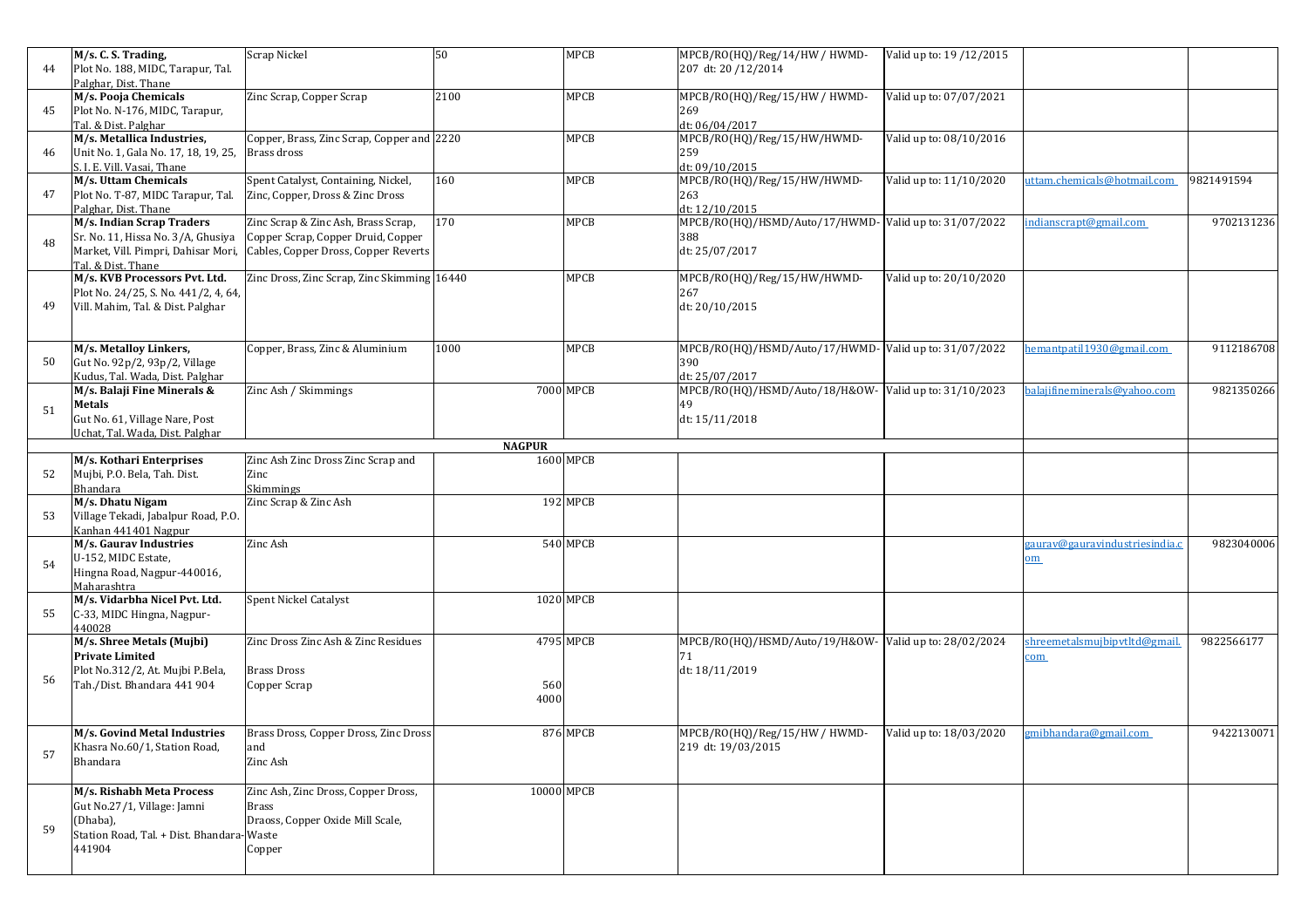| 60 | M/s. Shakti Industries<br>B-44, MIDC, Kalmwshwar, Dist.<br>Nagpur -441501                                                             | Spent Nickel Catalyst                                                                                                                                                                             |               | 1000 MPCB   | MPCB/RO(HQ)/Reg/11/HWMD-30<br>dt: 30/07/2011<br>MPCB/RO(HQ)/Reg/13/HWMD-73<br>Dated: 08/01/2013        | Valid upto: 29/07/2012  |                               |            |
|----|---------------------------------------------------------------------------------------------------------------------------------------|---------------------------------------------------------------------------------------------------------------------------------------------------------------------------------------------------|---------------|-------------|--------------------------------------------------------------------------------------------------------|-------------------------|-------------------------------|------------|
| 61 | M/s. Nagraj Alloys Pvt. Ltd.<br>Survey no: 41, P.H. No: 20, Village: cables<br>Asoli, Mouza, Mahalgaon, Tal:<br>Kamptee, Dist: Nagpur | Copper Scrap/ jelly filled copper<br><b>Brass Dross Scrap</b>                                                                                                                                     | 600           | 600 MPCB    | MPCB/RO(HQ)/Reg/13/HWMD-<br>013/1807000009<br>dt: 05/07/2018                                           | Valid upto: 31/03/2023  | nagrajalloys@yahoo.com        | 9422105301 |
| 62 | M/s. Ganaraj Alloys Pvt. Ltd.<br>C-4, MIDC, Kalmeshwar, Nagpur                                                                        | Spent Nickel Catalyst and Spent<br>Molybdenum Catalyst                                                                                                                                            |               | 720 MPCB    | MPCB/RO(HQ)/Reg/13/HWMD-74<br>Dated: 08/01/2013<br>MPCB/RO(HQ)/Reg/14/HW / HWMD-<br>158 dt: 20/05/2014 | Valid up to: 19/05/2019 |                               |            |
| 63 | M/s. Shree Ram Metals<br>Plot No: 28, Survey No: 04, Kapsi<br>Kurdh, Tal: Kamptee, Dist: Nagpur                                       | Copper Scrap<br><b>Brass Scrap</b>                                                                                                                                                                | 600           | 600 MPCB    |                                                                                                        |                         |                               |            |
| 64 | M/s. Rohini Metal Industries,<br>S. No. 71/2, P. H. 53, Vill. Sawdi,<br>Tal. Kuhi, Dist. Nagpur                                       | Scrap & Copper cable, Copper Dross, 6000<br>Jelly filled copper cable, copper dride,<br>residue & Coke Copper alloys<br>Braas sacrp Dross<br><b>Zinc Dross</b>                                    | 3300<br>1500  | MPCB        | MPCB/RO(HQ)/Reg/16/HW / HWMD-<br>368(B)<br>dt: 18/05/2017                                              | Valid up to: 30/04/2022 |                               |            |
| 65 | M/s. ABN Metal Industry<br>Plot No. C-103, MIDC Butibori,<br>Dist. Nagpur                                                             | Copper catalyst & Residue, Nickel<br>Catalyst & Residue, Molybdenum<br>Catalyst & Residue, Cobalt Catalyst &<br>Residue, Tungsten Catalyst & Waste,<br>Precious Metal Catalyst & Zinc<br>Catalyst | 1450          | <b>MPCB</b> | MPCB/RO(HQ)/Reg/14/HW / HWMD-<br>189<br>dt: 31/07/2014                                                 | Valid up to: 31/07/2015 |                               |            |
| 66 | M/s. Shri Krishna Udgoy,<br>Sr. No. 68/1, Moja Ganeshpur,<br>Takiya Ward, Bhandara                                                    | Brass Dross, Copper Dross, Copper<br>Oxide Mill Scale Copper Reverts, Cake<br>& Copper Alloys in dispersible Form,<br>slag from Copper Processing<br><b>Insulated Copper Wire</b>                 | 12000         | MPCB        | MPCB/RO(HQ)/HSMD/Auto/19/H&OW- Valid up to: 30/06/2024<br>dt: 24/07/2019                               |                         | shwetaminerals@rediffmail.com | 9764449477 |
| 67 | M/s. Ganraj Alloys Pvt. Ltd.<br>Plot No. C-4, MIDC, Kalmeshwar,<br>Nagpur 441501                                                      | <b>Spent Nickel Catalyst</b><br>Spent Molybdenum Catalyst                                                                                                                                         | 600<br>120    | <b>MPCB</b> | MPCB/RO(HQ)/HSMD/Auto/19/H&OW- Valid up to: 28/02/2023<br>25<br>dt: 24/07/2019                         |                         | rejesh.kale@gmail.com         | 7118272324 |
| 68 | M/s. A V Metals,<br>Plot No. W-30, Kalmeshwar<br>Industrial Area, Tal. Kalmeshwar,<br>Dist. Nagpur                                    | Zinc Dross, Zinc Bearing Waste                                                                                                                                                                    |               | 295 MPCB    | MPCB/RO(HQ)/HSMD/Auto/19/H&OW- Valid up to: 30/06/2024<br>dt: 24/07/2019                               |                         | avmetals12@gmail.com          | 8657634010 |
|    |                                                                                                                                       |                                                                                                                                                                                                   | <b>MUMBAI</b> |             |                                                                                                        |                         |                               |            |
| 69 | M/s. Metal Press India<br>146 BCD, Industrial Estate,<br>Charkop Kandivli (W),<br>Mumbai - 400 067                                    | Copper Scrap. Brass Scrap & Zinc<br>Scrap                                                                                                                                                         |               | 450 MPCB    |                                                                                                        |                         |                               |            |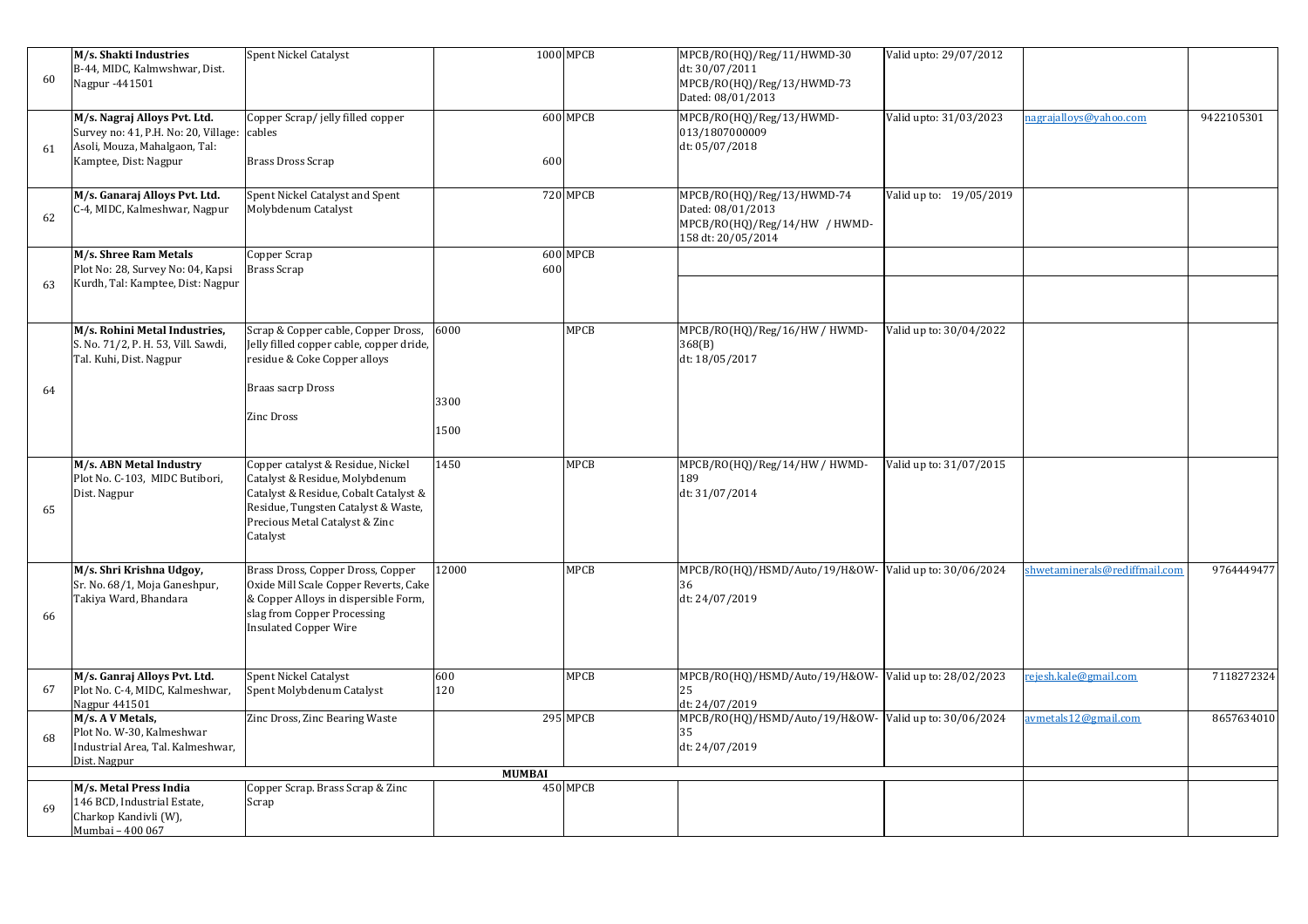| 70 | Pvt. Ltd.<br>Saki Vihar Road, Arjandas House,<br>Sakinaka, Mumbai - 400 072                                                   | M/s. Arjandas Metals Industries Brass Scrap Brass Dross Copper Scrap<br>and<br>Copper Dross                                            |               | 8100 MPCB |                                                                                           |                        |                             |              |
|----|-------------------------------------------------------------------------------------------------------------------------------|----------------------------------------------------------------------------------------------------------------------------------------|---------------|-----------|-------------------------------------------------------------------------------------------|------------------------|-----------------------------|--------------|
| 71 | M/s. Shri Hari Extrusion Ltd.<br>Ashok Nagar, A.C. Road,<br>Near Bank of Baroda, Kandivali<br>(East),<br>Mumbai               | <b>Brass Dross Copper Dross Zinc Dross</b><br>and<br>Copper Cable i.e. Druied Copper<br>Residues Zinc<br>Scrap and Zinc Ash & Skimming |               | 9000 MPCB |                                                                                           |                        |                             |              |
| 72 | M/s. Bharat Moulding Works,<br>3/7, Ram Mandir, Industrial<br>Estate, Ram Mandir Road,<br>Goregaon East, Mumbai 400063        | Copper Scrap                                                                                                                           |               | 190 MPCB  | MPCB/RO(HQ)/HSMD/Autho/18/H&OW-Valid up to: 31/12/2022<br>401<br>dt: 22/01/2018           |                        | mbdmwml@ramky.com           | 022-27401468 |
|    |                                                                                                                               |                                                                                                                                        | <b>NASHIK</b> |           |                                                                                           |                        |                             |              |
| 73 | M/s. S. P. Chemicals<br>Gate No. 84, Vikram Road, Erundal Scrap<br>$425 -$<br>109, Dist. Jalgaon, Maharashtra                 | Spent Nickel Catalyst and Nickel                                                                                                       |               | 600 MPCB  |                                                                                           |                        |                             |              |
| 74 | M/s. Aditya Industries<br>474, Naigaon Road, At Shinde<br>Village, Nashik-422002,<br>Maharashtra                              | Copper Scrap Zinc Ash & Zinc Dross                                                                                                     |               | 1000 MPCB | MPCB/RO(HQ)/Reg/16/HWMD-296<br>dt: 28/03/2016                                             | Valid upto: 30/09/2020 |                             |              |
| 75 | M/s. Suhans Chemicals Pvt. Ltd.<br>D-46/5, 46/4, MIDC Area Jalgaon-<br>425 003                                                | Spent Catalyst containing Nickel                                                                                                       |               | 3600 MPCB | MPCB/RO(HQ)/HSMD/Autho/18/H&OW-Valid upto: 31/01/2024<br>dt: 14/02/2019                   |                        | sales@suhans.com            | 9823067991   |
| 76 | M/s. M. S. Malik<br>S. No. 5/1, 2, 3/4, At. Po. Vilholi,<br>Tal. & Dist. Nashik 422010                                        | Zinc Ash, Zinc Dross<br>Copper Ash/Dust                                                                                                | 2400<br>1200  | MPCB      | MPCB/RO(HQ)/HSMD/Autho/18/H&OW-Valid upto: 31/03/2023<br>001/1805000003<br>dt: 02/05/2018 |                        | m.s.malik9393@gmail.com     | 9049049113   |
| 77 | M/s. Adityas Impex,<br>Plot No. D-101, MIDC<br>Ahmednagar, Tal. & Dist.<br>Ahmednagar                                         | Copper Druid<br>(Only for separation of copper and<br>PVC by peeling process                                                           |               | 360 MPCB  | MPCB/RO(HQ)/HSMD/Auto/17/HWMD- Valid upto: 17/07/2021<br>357<br>dt: 06/03/2017            |                        |                             |              |
| 78 | M/s. Zinco Chem Industries,<br>S. No. 5/1+2+3/3, BH. Power Deal<br>Company, Vilholi, Tal. & Dist.<br>Nashik 422010            | Zinc Ash                                                                                                                               |               | 90 MPCB   | MPCB/RO(HQ)/HSMD/Autho/18/H&OW-Valid upto: 31/05/2023<br>014/1807000008<br>dt: 05/07/2018 |                        | shreesaimetalsg60@gmail.com | 7385551841   |
|    |                                                                                                                               |                                                                                                                                        | <b>KALYAN</b> |           |                                                                                           |                        |                             |              |
| 79 | M/s. Raniganj Chemical Works<br>Plot No. A-12, MIDC Chemical<br>Zone, Kalyan Badlapur Road,<br>Ambernath, Dist. Thane -421501 | Zinc Ash & Zinc Scrap                                                                                                                  |               | 140 MPCB  | MPCB/RO(HQ)/Reg/16/HWMD-330<br>dt: 18/11/2016                                             | Valid upto: 30/05/2020 |                             |              |
| 80 | M/s. Parag Sulpha Chemicals<br>Tech Shed No.-18, Chemical Zone<br>MIDC Ambernath, Dist-Thane,<br>Maharashtra                  | Spent Catalyst containing Copper<br>Scrap, Copper Oxide Mill Scale and<br><b>Copper Residues</b>                                       |               | 160 MPCB  | MPCB/RO(HQ)/Reg/15/HWMD-264<br>dt: 12/10/2015                                             | Valid upto: 10/10/2020 | paragsulpha@gmail.com       | 9326095595   |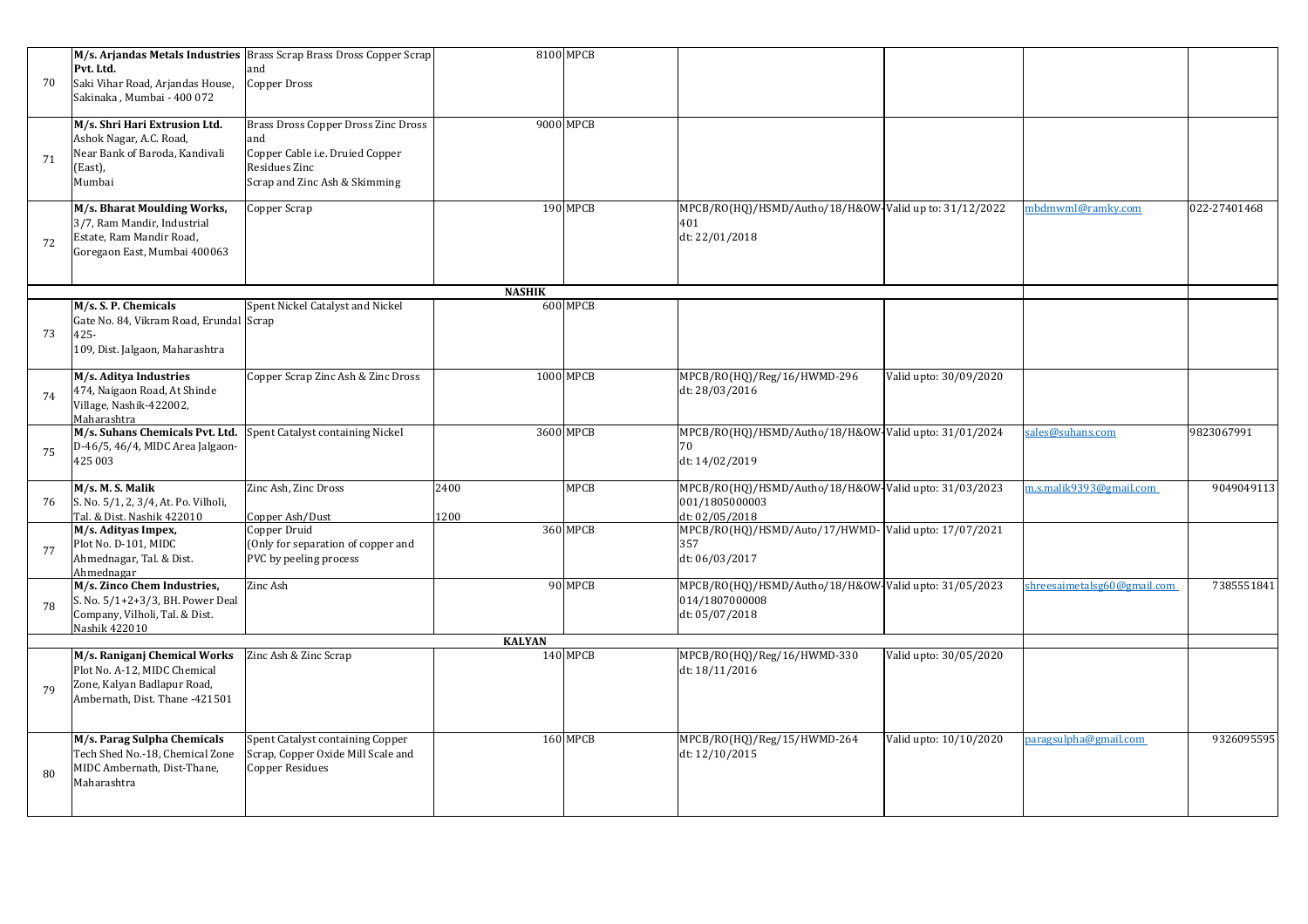| 81 | M/s. Heena Metal Pvt. Ltd.<br>Mumbai Nashik Highway, Wad<br>Village, Khativali, Tal. Shahapur,<br>Dist. Thane                                         | Scrap / Dross of Brass Copper,<br>Insulated copper wire with PVC<br>sheeting including ISL Code, Brass<br>Ash / Skimming / Residues / Copper<br>Ash / Skimming / Residues                                              |     | 1800 MPCB        | MPCB/RO(HQ)/Reg/HW/HWMD-273<br>dt: 10/02/2016                                                       | Valid upto: 31/12/2020                            |                                                 |            |
|----|-------------------------------------------------------------------------------------------------------------------------------------------------------|------------------------------------------------------------------------------------------------------------------------------------------------------------------------------------------------------------------------|-----|------------------|-----------------------------------------------------------------------------------------------------|---------------------------------------------------|-------------------------------------------------|------------|
| 82 | M/s. Muby Chemicals<br>W-105, Behind Hamilton Cycles,<br>MIDC Ambernath-421 501, Distt.<br>Thane                                                      | Zinc Ash Zinc Residues Zinc Dross &<br>Zinc<br>Skimming                                                                                                                                                                |     | <b>860 MPCB</b>  |                                                                                                     |                                                   | anmol@mubychem.com                              | 9320670100 |
| 83 | M/s. Om Balaji Inorgo Metal<br>Pvt.Ltd.<br>W-71/B, MIDC Chikhloli,<br>Ambernath, Dist. Thane-421 505                                                  | Spent Nickel Catalyst<br>Spent Catalyst containing copper                                                                                                                                                              | 100 | 350 MPCB         | MPCB/RO(HQ)/HSMD/Auto/19/H&OW- Valid up to: 31/10/2024<br>dt: 15/11/2019                            |                                                   | ombalaji11@gmail.com                            | 8380002082 |
| 84 | M/s. Kam-Vit Chemicals Pvt. Ltd. Spent Catalyst containing Nickel,<br>Gut No.45-46 & 47<br>Village: Kambre, Wada,<br>Distt. Thane, Tal. Wada -421 303 | Copper, Copper Reverts, Cakes and<br>Residue, Waste Copper and Copper<br>alloys in dispersible forms,<br>spent cleared metal catalyst<br>containing copper                                                             |     | 2880 MPCB        |                                                                                                     |                                                   |                                                 |            |
| 85 | M/s. Ashok Chemical Industry<br>Village Parivali, Post-Angaon,<br>Wada Road, Tal. Bhiwandi,<br>Dist. Thane                                            | Zinc Ash                                                                                                                                                                                                               |     | $1200$ MPCB      | MPCB/RO(HQ)/Reg/15/HWMD-224<br>dt: 19/03/2015                                                       | Valid upto: 18/03/2020                            | ashokchemicalindustry@gmail.c<br>$_{\text{om}}$ | 9987572605 |
| 86 | M/s. Metal Chem<br>Plot No. F-1/16, MIDC Badlapur,<br>P.O. Kulgaon, Dist. Thane-421 503                                                               | Spent Catalyst containing Nickel                                                                                                                                                                                       |     | 360 MPCB         | MPCB/RO(HQ)/Reg/15/HWMD-214<br>dt: 19/03/2015                                                       | Valid upto: 18/03/2019                            |                                                 |            |
| 87 | M/s. Agni Industries<br>Gut No. 81, 179-P, Village<br>Lakhmapur, Tal. Wada, Dist. Thane Scrap, Copper Scrap, Zinc Scrap,                              | Lead / Copper / Residue / Dross /<br>Battery Scrap, All grades & Brass<br>Aluminium Scrap                                                                                                                              |     | 6000 MPCB        | MPCB/RO(HQ)/HSMD/16/HWMD-342<br>dt: 15/12/2016                                                      | Valid upto: 14/12/2021                            | darshannaik376@gmail.com                        | 9322541922 |
| 88 | M/s. Aashumi Chemicals P. Ltd.<br>Gut No. 169B, Village Magathane,<br>Post. Uchat, Mangathane, Dist.<br>Palghar 421312                                | Copper Dross Copper Oxide Mill Scale<br>Copper<br>Reverts Cakes & Residues Copper<br>Scrap<br>Copper Druid Copper slags Zinc Scrap<br><b>Brass</b><br>Dross Brass Scrap and spent Catalyst<br><b>Containing Copper</b> |     | <b>2000 MPCB</b> | MPCB/RO(HQ)/HSMD/Autho/18/H&OW-Valid upto: 31/03/2023<br>002/1805000001<br>dt: 02/05/2018           |                                                   | pratikpawar9@yahoo.com                          | 8850062633 |
| 89 | M/s. VAP Industries,<br>E-7/4, MIDC Tarapur, Boisar                                                                                                   | Zinc Ash                                                                                                                                                                                                               |     | 1200 MPCB        | MPCB/RO(HQ)/HSMD/Autho/18/H&OW-Valid upto: 31/01/2023<br>415                                        |                                                   | ap.industries@gmail.com                         | 9422474432 |
| 90 | M/s. Devang Industry Inc.<br>S. No. 217, Plot No. 12-15, Khupri,<br>Tal. Wada, Dist. Thane                                                            | Zinc Dross, Zinc ash, Zinc ore, Zinc<br>scull,<br>Zinc residue, Zinc scrap<br>Zinc (Dross, druid, Slag, Scrap, ash,<br>residue)                                                                                        |     | 1800 MPCB        | MPCB/RO(HQ)/Reg/12/HWMD-57<br>dt: 02/08/2012<br>MPCB/RO(HQ)/Reg/14/HW / HWMD-<br>176 dt: 22/05/2014 | Valid upto: 01/08/2013<br>Valid up to: 22/05/2019 |                                                 |            |